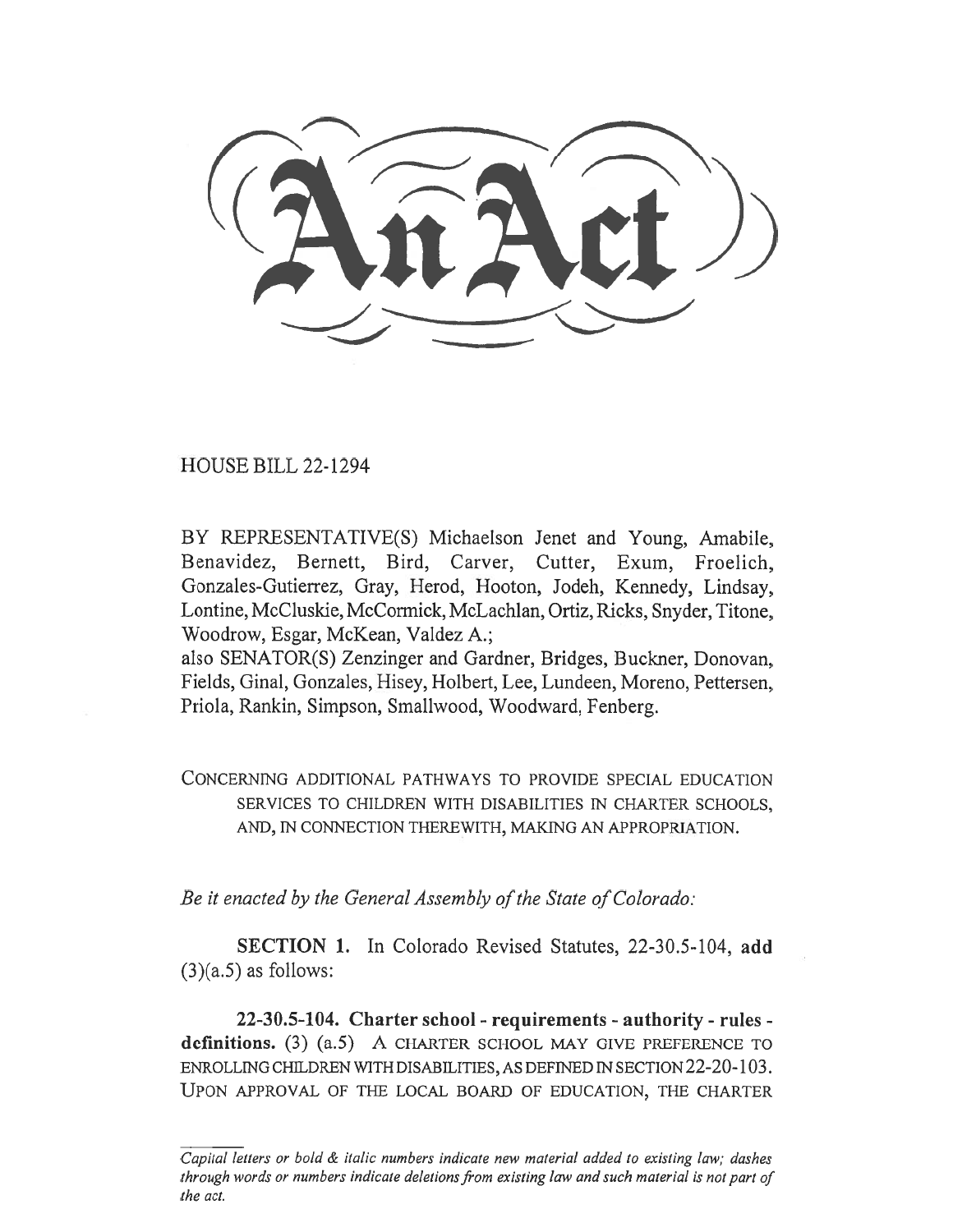SCHOOL MAY DEVELOP AND IMPLEMENT AN ENROLLMENT PREFERENCE PLAN TO INCREASE THE ENROLLMENT OF CHILDREN WITH DISABILITIES. IN EXERCISING THE ENROLLMENT PREFERENCE PLAN FOR CHILDREN WITH DISABILITIES, A CHARTER SCHOOL SHALL ENSURE COMPLIANCE WITH THE OBLIGATION TO PROVIDE A FREE APPROPRIATE PUBLIC EDUCATION IN THE LEAST RESTRICTIVE ENVIRONMENT PURSUANT TO THE FEDERAL "INDIVIDUALS WITH DISABILITIES EDUCATION ACT", 20 U.S.C. SEC. 1400 ET SEQ., AS AMENDED. A CHARTER SCHOOL MAY ALLOW A PARENT TO VOLUNTARILY PROVIDE INFORMATION REGARDING WHETHER THE PARENT'S CHILD HAS A DISABILITY.

SECTION 2. In Colorado Revised Statutes, 22-30.5-507, add  $(3)(a.5)$  as follows:

22-30.5-507. Institute charter school - requirements - authority - rules - definitions. (3) (a.5) AN INSTITUTE CHARTER SCHOOL MAY GIVE ENROLLMENT PREFERENCE TO CHILDREN WITH DISABILITIES, AS DEFINED IN SECTION 22-20-103. UPON APPROVAL OF THE STATE CHARTER SCHOOL INSTITUTE, THE INSTITUTE CHARTER SCHOOL MAY DEVELOP AND IMPLEMENT AN ENROLLMENT PREFERENCE PLAN TO INCREASE THE ENROLLMENT OF CHILDREN WITH DISABILITIES. IN EXERCISING THE ENROLLMENT PREFERENCE PLAN FOR CHILDREN WITH DISABILITIES, AN INSTITUTE CHARTER SCHOOL SHALL ENSURE COMPLIANCE WITH THE OBLIGATION TO PROVIDE A FREE APPROPRIATE PUBLIC EDUCATION IN THE LEAST RESTRICTIVE ENVIRONMENT PURSUANT TO THE FEDERAL "INDIVIDUALS WITH DISABILITIES EDUCATION ACT", 20 U.S.C. SEC. 1400 ET SEQ., AS AMENDED. AN INSTITUTE CHARTER SCHOOL MAY ALLOW A PARENT TO VOLUNTARILY PROVIDE INFORMATION REGARDING WHETHER THE PARENT'S CHILD HAS A DISABILITY.

SECTION 3. In Colorado Revised Statutes, 22-20-103, amend (1); and  $add(3.4)$  and  $(3.5)$  as follows:

22-20-103. Definitions - repeal. As used in this part 1, unless the context otherwise requires:

(1) "Administrative unit" means a school district, a board of cooperative services, a multi-district administrative unit, A CHARTER SCHOOL NETWORK, A CHARTER SCHOOL COLLABORATIVE, or the state charter school institute, that is providing educational services to exceptional children and that is responsible for the local administration of this article

## PAGE 2-HOUSE BILL 22-1294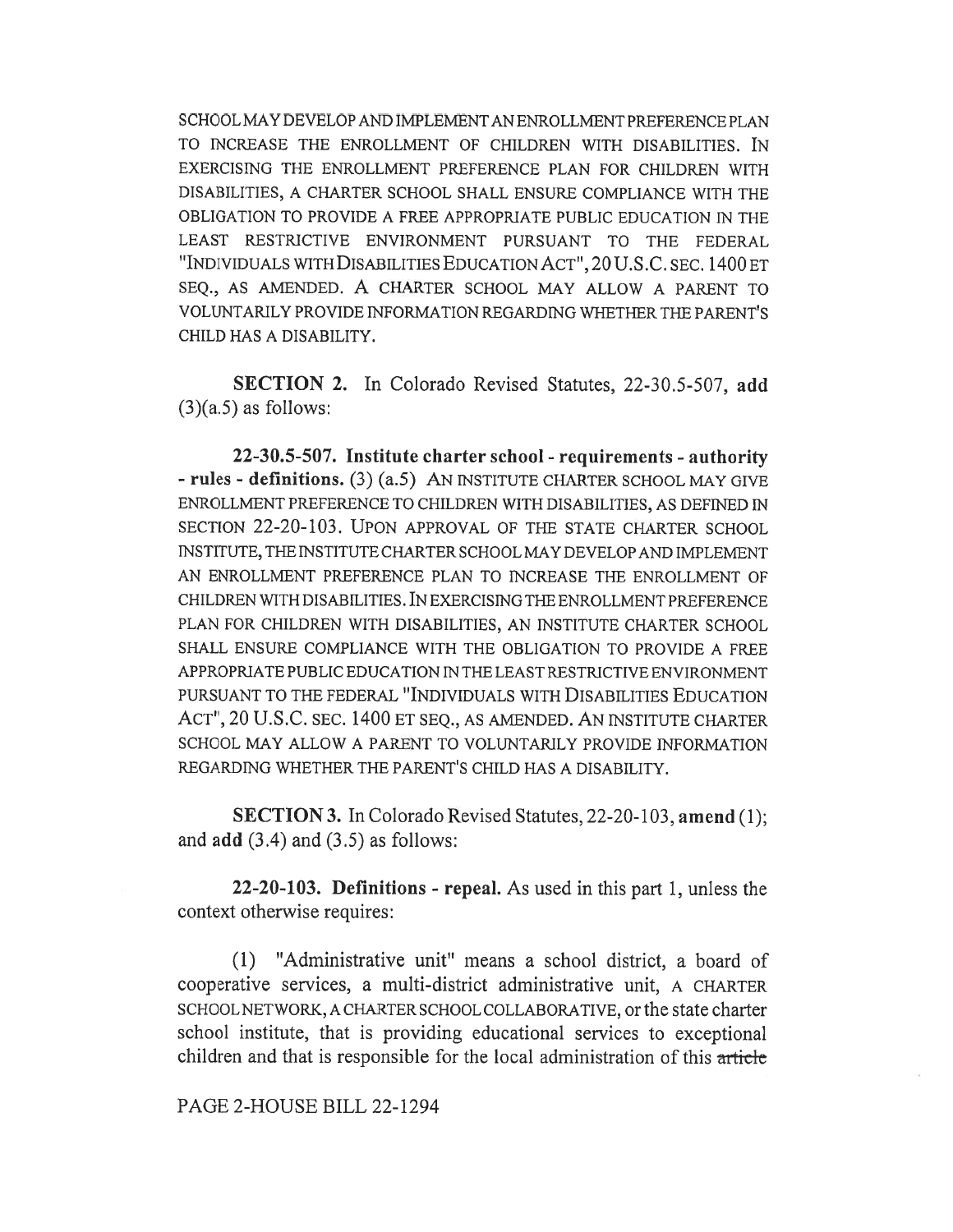ARTICLE 20.

(3.4) "CHARTER SCHOOL COLLABORATIVE" MEANS A CHARTER SCHOOL COLLABORATIVE FORMED PURSUANT TO SECTION 22-30.5-603.

(3.5) "CHARTER SCHOOL NETWORK" MEANS A CHARTER SCHOOL NETWORK FORMED PURSUANT TO SECTION 22-30.5-104.7.

SECTION 4. In Colorado Revised Statutes, 22-20-106, amend  $(1)(a)$  and  $(1)(b)$  as follows:

22-20-106. Special education programs - early intervening services - rules. (1) (a) Every school district in the state shall be IS either an administrative unit in itself or in a board of cooperative services that the department designates as an administrative unit or participate IS PARTICIPATING in a multi-district administrative unit. The department shall not recognize or authorize a group of school districts as an administrative unit unless the group of school districts qualifies as a multi-district administrative unit or is a board of cooperative services.

(b) The state charter school institute  $shall$  be is an administrative unit for the purpose of delivering special education services to all institute charter schools, AND TO DISTRICT CHARTER SCHOOLS THAT ENTER INTO AN AGREEMENT WITH THE STATE CHARTER SCHOOL INSTITUTE PURSUANT TO SECTION 22-30.5-105.3, and shall meet the criteria established by the state board governing the duties and responsibilities of the director of special education. An administrative unit shall also be IS ALSO a school district, or board of cooperative services, CHARTER SCHOOL NETWORK, OR CHARTER SCHOOL COLLABORATIVE that meets criteria established by the state board governing the duties and responsibilities of the director of special education and is: either a board of cooperative services that conducts special education programs-for-all-school-districts that are members-of the board-of cooperative services or is a school district that meets criteria of geographic size, location, and number of pupils established by the state board to achieve maximum efficiency in administering programs of special education.

(I) A BOARD OF COOPERATIVE SERVICES THAT CONDUCTS SPECIAL EDUCATION PROGRAMS FOR ALL SCHOOL DISTRICTS THAT ARE MEMBERS OF THE BOARD OF COOPERATIVE SERVICES;

## PAGE 3-HOUSE BILL 22-1294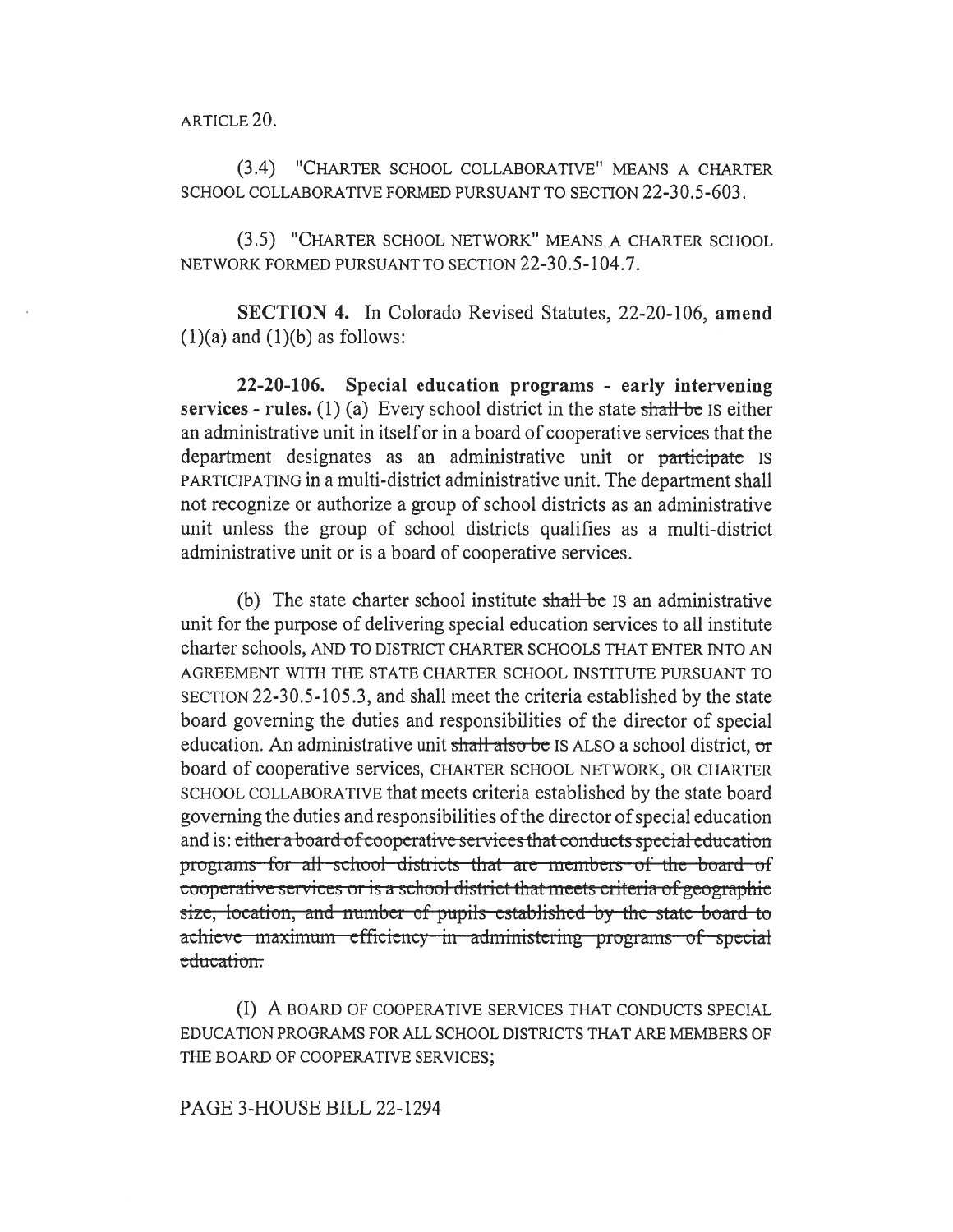(II) A SCHOOL DISTRICT THAT MEETS CRITERIA ESTABLISHED BY THE STATE BOARD, INCLUDING GEOGRAPHIC SIZE AND LOCATION, TO ACHIEVE MAXIMUM EFFICIENCY IN ADMINISTERING PROGRAMS OF SPECIAL EDUCATION; OR

(III) A CHARTER SCHOOL NETWORK OR CHARTER SCHOOL COLLABORATIVE THAT IS DESIGNATED AND APPROVED AS AN ADMINISTRATIVE UNIT BY THE DEPARTMENT, DELIVERS SPECIAL EDUCATION SERVICES TO DISTRICT CHARTER SCHOOLS OR INSTITUTE CHARTER SCHOOLS, AND MEETS CRITERIA ESTABLISHED BY THE STATE BOARD THAT ARE SUBSTANTIALLY CONSISTENT WITH THE CRITERIA APPLIED TO BOARDS OF COOPERATIVE SERVICES AND SCHOOL DISTRICTS.

SECTION 5. In Colorado Revised Statutes, 22-20-109, add (5.5) as follows:

22-20-109. Tuition - rules.  $(5.5)$  (a) NOTWITHSTANDING THE PROVISIONS OF SUBSECTION (5) OF THIS SECTION, IF A CHILD WITH A DISABILITY ENROLLS IN A DISTRICT OR INSTITUTE CHARTER SCHOOL THAT PARTICIPATES IN AN ALTERNATIVE ADMINISTRATIVE UNIT, THE ALTERNATIVE ADMINISTRATIVE UNIT IS DEEMED THE ADMINISTRATIVE UNIT OF RESIDENCE AND OF ATTENDANCE SO LONG AS THE CHILD IS ENROLLED IN THE ALTERNATIVE ADMINISTRATIVE UNIT. IF THE PARENTS OF A CHILD WITH A DISABILITY REMOVE THE CHILD FROM ENROLLMENT IN THE ALTERNATIVE ADMINISTRATIVE UNIT AFTER THE ANNUAL COUNT DATE TO DETERMINE STATE FUNDING FOR CHILDREN WITH DISABILITIES, THE ALTERNATIVE ADMINISTRATIVE UNIT CONTINUES TO BE DEEMED THE ADMINISTRATIVE UNIT OF RESIDENCE FOR THAT CHILD FOR THE REMAINDER OF THE SCHOOL YEAR AND MAY BE REQUIRED TO PAY THE TUITION CHARGE FOR EXCESS COSTS TO THE ADMINISTRATIVE UNIT OF ATTENDANCE THAT ENROLLS THE CHILD FOR THE REMAINDER OF THE SCHOOL YEAR.

(b) (I) IF A CHILD WITH A DISABILITY WHO IS ENROLLED IN AN ALTERNATIVE ADMINISTRATIVE UNIT IS PLACED BY AN IEP TEAM IN AN APPROVED FACILITY SCHOOL OR OTHER PRIVATE SETTING FOR SPECIAL EDUCATION PURPOSES, THE CHILD WITH A DISABILITY CONTINUES TO BE ENROLLED IN THE ALTERNATIVE ADMINISTRATIVE UNIT UNTIL:

(A) THE PARENTS OF THE CHILD WITH A DISABILITY INITIATE A CHANGE IN ENROLLMENT THAT RESULTS IN THE CHILD WITH A DISABILITY

PAGE 4-HOUSE BILL 22-1294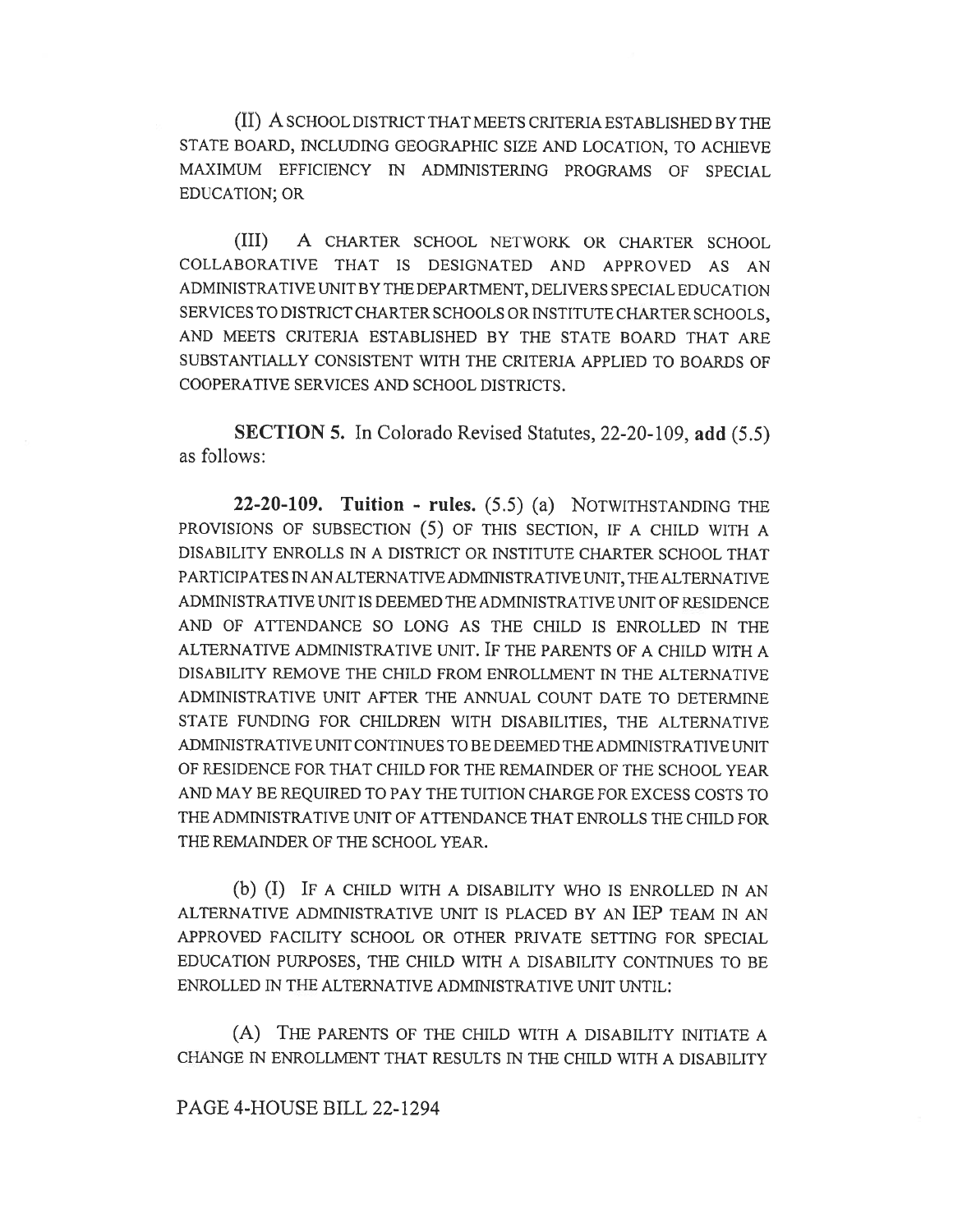ATTENDING A SCHOOL AFFILIATED WITH A DIFFERENT ADMINISTRATIVE UNIT;

(B) THE CHILD WITH A DISABILITY IS NO LONGER ENROLLED IN THE SCHOOL OF THE ALTERNATIVE ADMINISTRATIVE UNIT BECAUSE THE CHILD WITH A DISABILITY IS NO LONGER ENTITLED BY AGE TO CONTINUE IN THE SCHOOL OF THE ALTERNATIVE ADMINISTRATIVE UNIT, UNLESS THE CHILD WITH A DISABILITY HAS REACHED THE AGE OF EIGHTEEN AND QUALIFIES FOR TRANSITION SERVICES AND IS ENROLLED IN A SCHOOL THAT OFFERS HIGH SCHOOL;

(C) THE CHILD WITH A DISABILITY IS NO LONGER ENROLLED IN THE SCHOOL OF THE ALTERNATIVE ADMINISTRATIVE UNIT BECAUSE THE CHILD WITH A DISABILITY IS HOME-SCHOOLED OR ENROLLED IN A PRIVATE SCHOOL FOR GENERAL EDUCATION PURPOSES; OR

(D) THE PLACEMENT OF THE CHILD WITH A DISABILITY IN AN APPROVED FACILITY SCHOOL OR OTHER PRIVATE SETTING FOR SPECIAL EDUCATION PURPOSES ENDS AND, SUBSEQUENTLY, THE ENROLLMENT OF THE CHILD WITH A DISABILITY IN THE ALTERNATIVE ADMINISTRATIVE UNIT ENDS FOR ANY REASON PERMITTED BY LAW.

(II) NOTHING IN THIS SUBSECTION (5.5)(b) MODIFIES SUBSECTION (5.5)(a) OF THIS SECTION.

(C) THE ALTERNATIVE ADMINISTRATIVE UNIT IN WHICH A DISTRICT OR INSTITUTE CHARTER SCHOOL PARTICIPATES SHALL NOT CHARGE THE DISTRICT OF RESIDENCE TUITION FOR THE EXCESS COSTS INCURRED IN EDUCATING A CHILD WITH A DISABILITY UNLESS THE CHILD IS PLACED BY A MULTIDISCIPLINARY TEAM PURSUANT TO SECTION 22-20-108 (4) IN THE ALTERNATIVE ADMINISTRATIVE UNIT AND THE CHILD MEETS THE CRITERIA FOR FUNDING PURSUANT TO SECTION 22-20-114 (1)(c)(II).

(d) IF THE ALTERNATIVE ADMINISTRATIVE UNIT CHARGES TUITION AS ALLOWED IN SUBSECTION  $(5.5)(c)$  OF THIS SECTION, THE AMOUNT OF THE TUITION CHARGED MUST BE DETERMINED PURSUANT TO RULES ADOPTED BY THE STATE BOARD PURSUANT TO SUBSECTION (7) OF THIS SECTION. THE TUITION RESPONSIBILITY MUST BE REFLECTED IN A CONTRACT BETWEEN THE DISTRICT OR INSTITUTE CHARTER SCHOOL, THE DISTRICT OF RESIDENCE, AND THE ALTERNATIVE ADMINISTRATIVE UNIT IN WHICH THE DISTRICT OR INSTITUTE CHARTER SCHOOL PARTICIPATES. THE CONTRACT MUST BE IN A

PAGE 5-HOUSE BILL 22-1294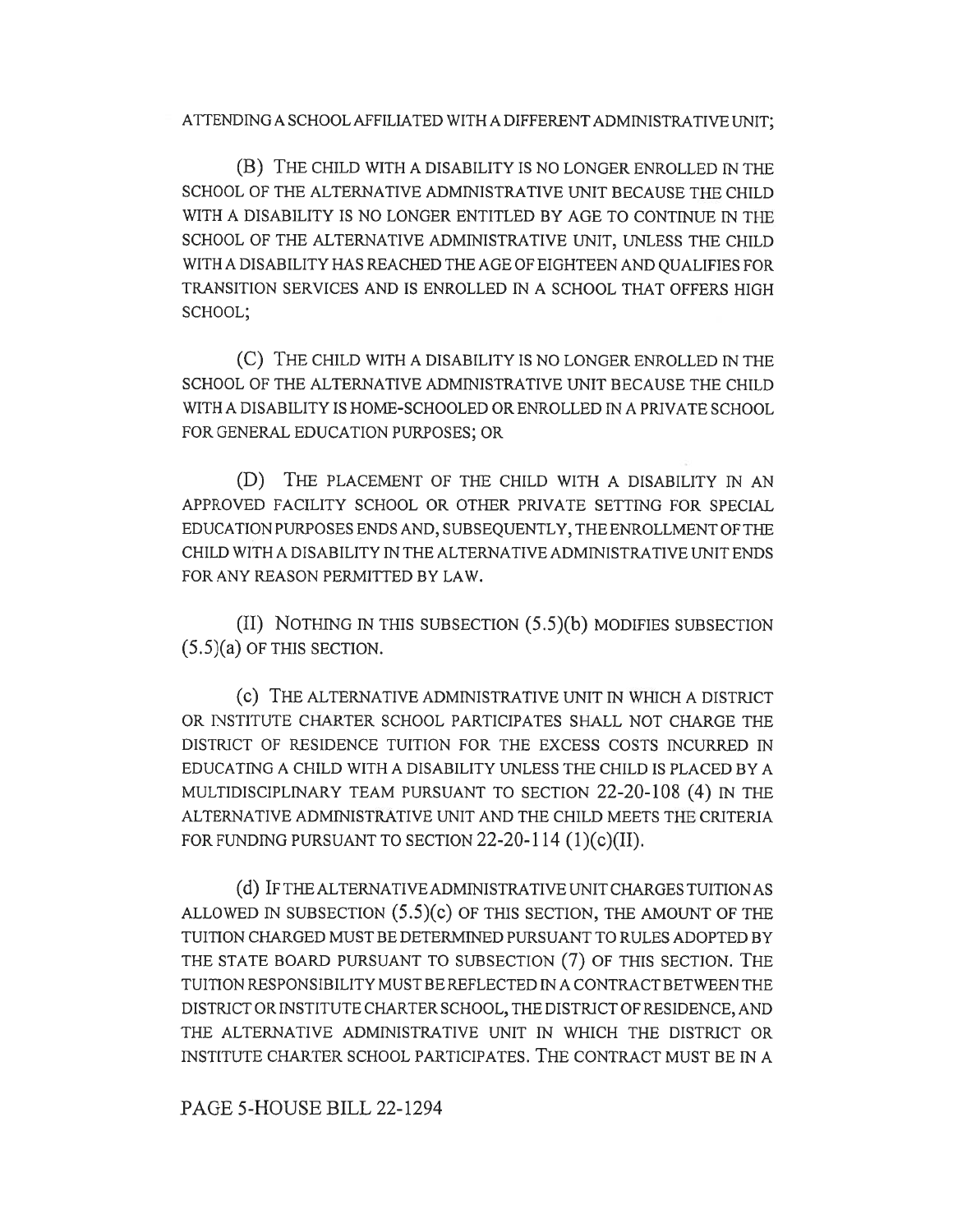FORM APPROVED BY THE ALTERNATIVE ADMINISTRATIVE UNIT IN WHICH THE DISTRICT OR INSTITUTE CHARTER SCHOOL PARTICIPATES. UNDER THE CIRCUMSTANCES DESCRIBED IN THIS SUBSECTION (5.5), SECTION 22-20-108 (8) DOES NOT APPLY.

(e) AS USED IN THIS SUBSECTION (5.5), "ALTERNATIVE ADMINISTRATIVE UNIT" HAS THE SAME MEANING AS PROVIDED IN SECTION 22-30.5-103.

SECTION 6. In Colorado Revised Statutes, 22-30.5-103, amend  $(1)$ ; and  $add(1.3)$  as follows:

22-30.5-103. Definitions. As used in this part 1, unless the context otherwise requires:

 $(1)$  "At-risk pupil" means a pupil who, because of physical, emotional, socioeconomic, or cultural factors, is less likely to succeed in a conventional educational environment "ALTERNATIVE ADMINISTRATIVE UNIT" MEANS THE STATE CHARTER SCHOOL INSTITUTE ACTING IN ACCORDANCE WITH SECTION 22-30.5-105.3 AS THE ADMINISTRATIVE UNIT, PURSUANT TO SECTION 22-20-106 (1)(b), FOR A CHARTER SCHOOL AUTHORIZED BY A SCHOOL DISTRICT, A CHARTER SCHOOL NETWORK AUTHORIZED AND ACTING AS AN ADMINISTRATIVE UNIT PURSUANT TO SECTION 22-20-106 (1)(b), OR A CHARTER SCHOOL COLLABORATIVE AUTHORIZED AND ACTING AS AN ADMINISTRATIVE UNIT PURSUANT TO SECTION 22-20-106 (1)(b).

(1.3) "AT-RISK PUPIL" MEANS A PUPIL WHO, BECAUSE OF PHYSICAL, EMOTIONAL, SOCIOECONOMIC, OR CULTURAL FACTORS, IS LESS LIKELY TO SUCCEED IN A CONVENTIONAL EDUCATIONAL ENVIRONMENT.

SECTION 7. In Colorado Revised Statutes, add 22-30.5-105.3 as follows:

22-30.5-105.3. Charter schools - alternative administrative units - process. (1) A CHARTER SCHOOL THAT IS PART OF A CHARTER SCHOOL NETWORK OR A MEMBER OF A CHARTER SCHOOL COLLABORATIVE, WHICH NETWORK OR COLLABORATIVE IS AUTHORIZED AS AN ADMINISTRATIVE UNIT PURSUANT TO SECTION 22-20-106, SHALL NOTIFY ITS AUTHORIZING SCHOOL DISTRICT OF ITS INTENT TO PARTICIPATE IN THE ADMINISTRATIVE UNIT OF

PAGE 6-HOUSE BILL 22-1294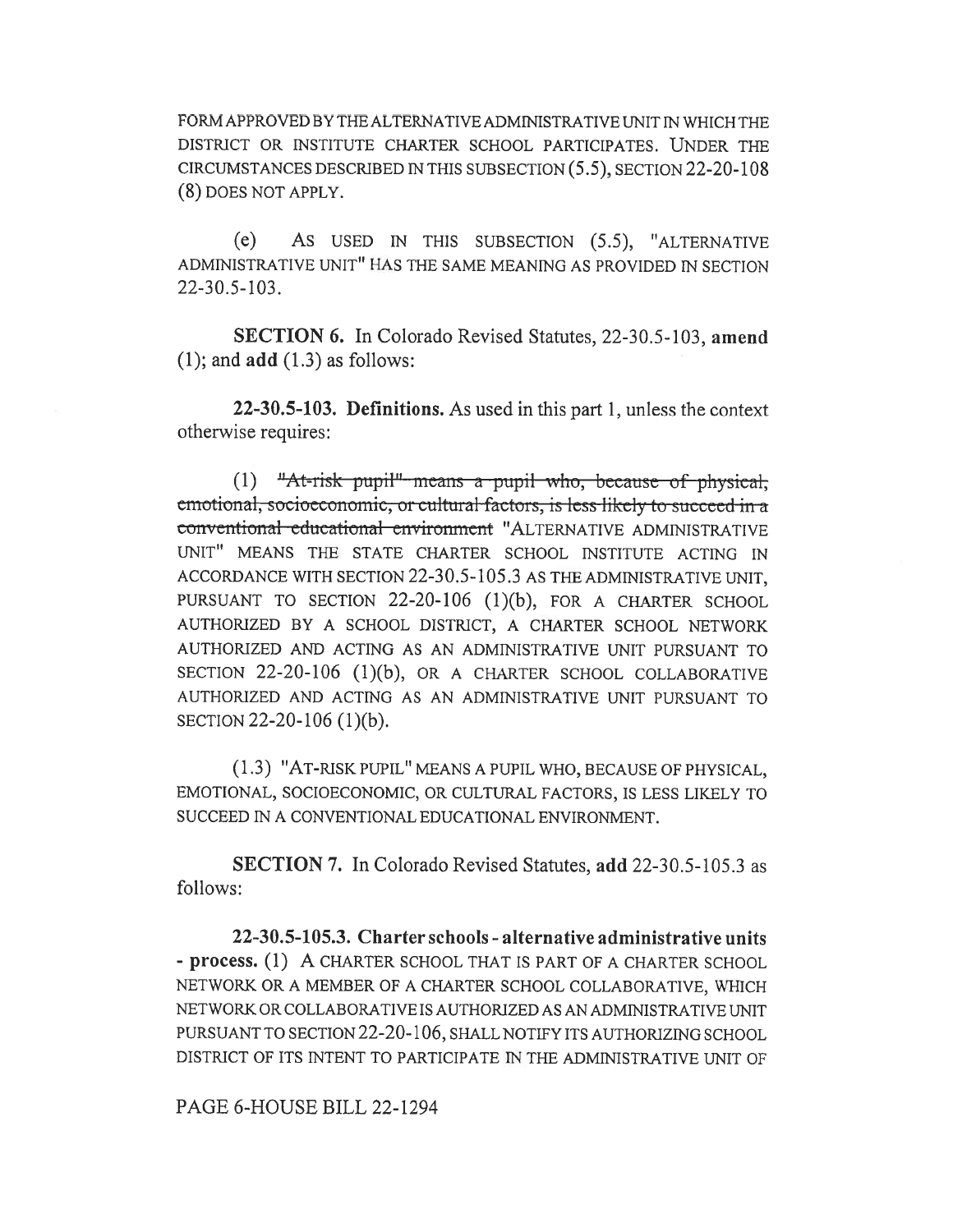THE NETWORK OR COLLABORATIVE WITH WHICH THE CHARTER SCHOOL IS AFFILIATED. AFTER THE DEPARTMENT APPROVES THE APPLICATION OF A CHARTER SCHOOL NETWORK OR COLLABORATIVE TO FORM AN ALTERNATIVE ADMINISTRATIVE UNIT PURSUANT TO SECTION 22-20-106, THE CHARTER SCHOOL THAT IS PART OF THE CHARTER SCHOOL NETWORK OR COLLABORATIVE AUTHORIZED AS AN ADMINISTRATIVE UNIT AND ITS AUTHORIZING SCHOOL DISTRICT SHALL AMEND THE CHARTER CONTRACT, PURSUANT TO THIS SUBSECTION (1), AS NECESSARY TO ALLOW THE CHARTER SCHOOL TO PARTICIPATE IN THE ALTERNATIVE ADMINISTRATIVE UNIT.

(2) (a) A CHARTER SCHOOL MAY ENTER INTO AN AGREEMENT TO PARTICIPATE IN AN EXISTING ALTERNATIVE ADMINISTRATIVE UNIT IF THE CHARTER SCHOOL:

(I) DEMONSTRATES THE CAPACITY AND COMMITMENT TO SERVE CHILDREN WITH DISABILITIES, AS DEFINED IN SECTION 22-20-103, THROUGH AN ANALYSIS OF THE CHARTER SCHOOL'S EXISTING RECORD OF SERVING CHILDREN WITH DISABILITIES OR BY EXPRESSLY SUBMITTING A PLAN TO THE ALTERNATIVE ADMINISTRATIVE UNIT ARTICULATING AN EXISTING OR INTENDED COMMITMENT;

(II) CREATES A STRATEGIC PLAN FOR THE ENROLLMENT OF CHILDREN WITH DISABILITIES IN THE CHARTER SCHOOL TO INCREASE EDUCATIONAL OPTIONS FOR FAMILIES WITH CHILDREN WITH DISABILITIES;

(III) HAS OR DEVELOPS AND IMPLEMENTS SPECIAL EDUCATION PROGRAMMING THAT RESULTS IN THE CONTINUED ENROLLMENT OF CHILDREN WITH DISABILITIES;

(IV) HAS OR DEVELOPS AND IMPLEMENTS MULTI-TIERED SYSTEMS OF SUPPORT TO IDENTIFY AND REFER CHILDREN WITH DISABILITIES TO SPECIAL EDUCATION SERVICES; AND

(V) DEMONSTRATES HOW THE AGREEMENT WITH THE ALTERNATIVE ADMINISTRATIVE UNIT WILL ALLOW THE CHARTER SCHOOL TO BETTER AND MORE EFFICIENTLY SERVE CHILDREN WITH DISABILITIES.

(b) A CHARTER SCHOOL MAY SUBMIT A REQUEST TO AN EXISTING ALTERNATIVE ADMINISTRATIVE UNIT TO ENTER INTO AN AGREEMENT TO PARTICIPATE IN THE EXISTING ALTERNATIVE ADMINISTRATIVE UNIT. AN

## PAGE 7-HOUSE BILL 22-1294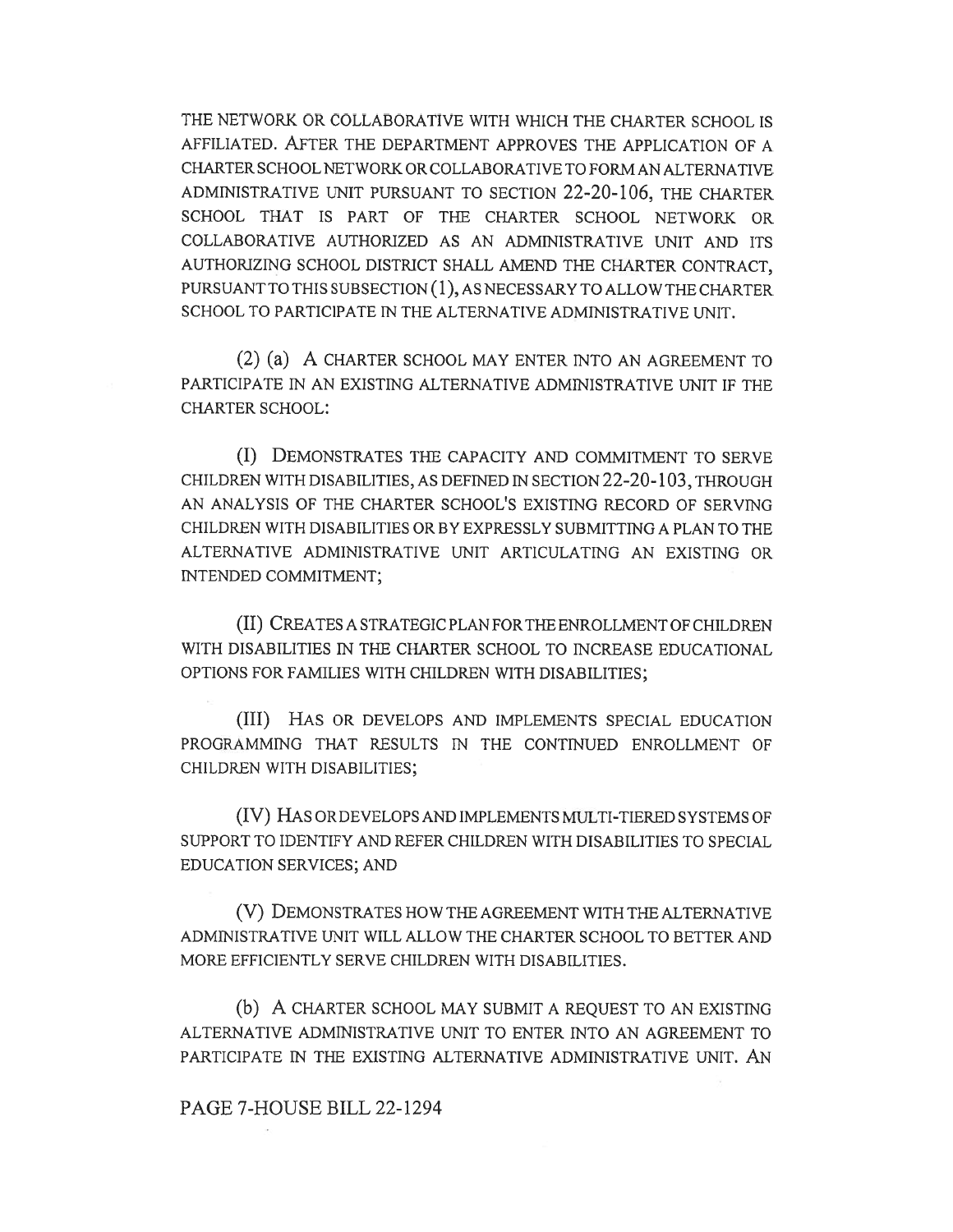EXISTING ALTERNATIVE ADMINISTRATIVE UNIT MAY ENTER INTO AN AGREEMENT ONLY IF THE EXISTING ALTERNATIVE ADMINISTRATIVE UNIT DETERMINES THAT THE CHARTER SCHOOL MEETS THE CRITERIA SET FORTH IN SUBSECTION (2)(a) OF THIS SECTION.

(c) A CHARTER SCHOOL THAT ENTERS INTO AN AGREEMENT TO PARTICIPATE IN AN ALTERNATIVE ADMINISTRATIVE UNIT PURSUANT TO SUBSECTION (2)(b) OF THIS SECTION SHALL NOTIFY ITS AUTHORIZING SCHOOL DISTRICT OF THE INTENT TO PARTICIPATE IN AN ALTERNATIVE ADMINISTRATIVE UNIT. AFTER THE DEPARTMENT APPROVES AN APPLICATION FOR THE REORGANIZATION OF THE ALTERNATIVE ADMINISTRATIVE UNIT TO INCLUDE THE CHARTER SCHOOL, THE CHARTER SCHOOL AND ITS AUTHORIZING SCHOOL DISTRICT SHALL AMEND THE CHARTER CONTRACT, PURSUANT TO THIS SECTION, AS NECESSARY TO ALLOW THE CHARTER SCHOOL TO PARTICIPATE IN THE ALTERNATIVE ADMINISTRATIVE UNIT.

(3) (a) IF THE AUTHORIZING SCHOOL DISTRICT OBJECTS TO AMENDING A CHARTER SCHOOL'S CONTRACT TO ALLOW PARTICIPATION IN AN ALTERNATIVE ADMINISTRATIVE UNIT PURSUANT TO SUBSECTION (1) OR (2) OF THIS SECTION, THE AUTHORIZING SCHOOL DISTRICT SHALL PROVIDE TO THE CHARTER SCHOOL A WRITTEN EXPLANATION OF THE GROUNDS FOR ITS OBJECTION. IF THE DEPARTMENT HAS APPROVED AN ALTERNATIVE ADMINISTRATIVE UNIT TO INCLUDE THE CHARTER SCHOOL BUT THE CHARTER SCHOOL AND ITS AUTHORIZING SCHOOL DISTRICT CANNOT AGREE ON AN AMENDMENT TO THE CHARTER CONTRACT FOR THE CHARTER SCHOOL TO PARTICIPATE IN THE ALTERNATIVE ADMINISTRATIVE UNIT, THE CHARTER SCHOOL MAY FILE A NOTICE WITH THE STATE BOARD AS PROVIDED IN SECTION 22-30.5-108 TO APPEAL THE DECISION OF ITS AUTHORIZING SCHOOL DISTRICT AS A UNILATERAL IMPOSITION OF CONDITIONS ON THE CHARTER SCHOOL. THE STATE BOARD SHALL DECIDE THE APPEAL PURSUANT TO SECTION 22-30.5-108.

(b) NEGOTIATIONS TO AMEND THE CHARTER CONTRACT TO ALLOW THE CHARTER SCHOOL TO PARTICIPATE IN THE ALTERNATIVE ADMINISTRATIVE UNIT MUST NOT INCLUDE NEGOTIATIONS REGARDING TERMS OF THE CHARTER CONTRACT THAT ARE NOT DIRECTLY IMPACTED BY THE CHARTER SCHOOL'S PARTICIPATION IN THE ALTERNATIVE ADMINISTRATIVE UNIT AND MUST NOT UNILATERALLY REOPEN THE CHARTER SCHOOL'S AUTHORIZATION. THE AMENDED CONTRACT MAY INCLUDE PROVISIONS PERMITTING CONSIDERATION OF THE CHARTER SCHOOL'S

#### PAGE 8-HOUSE BILL 22-1294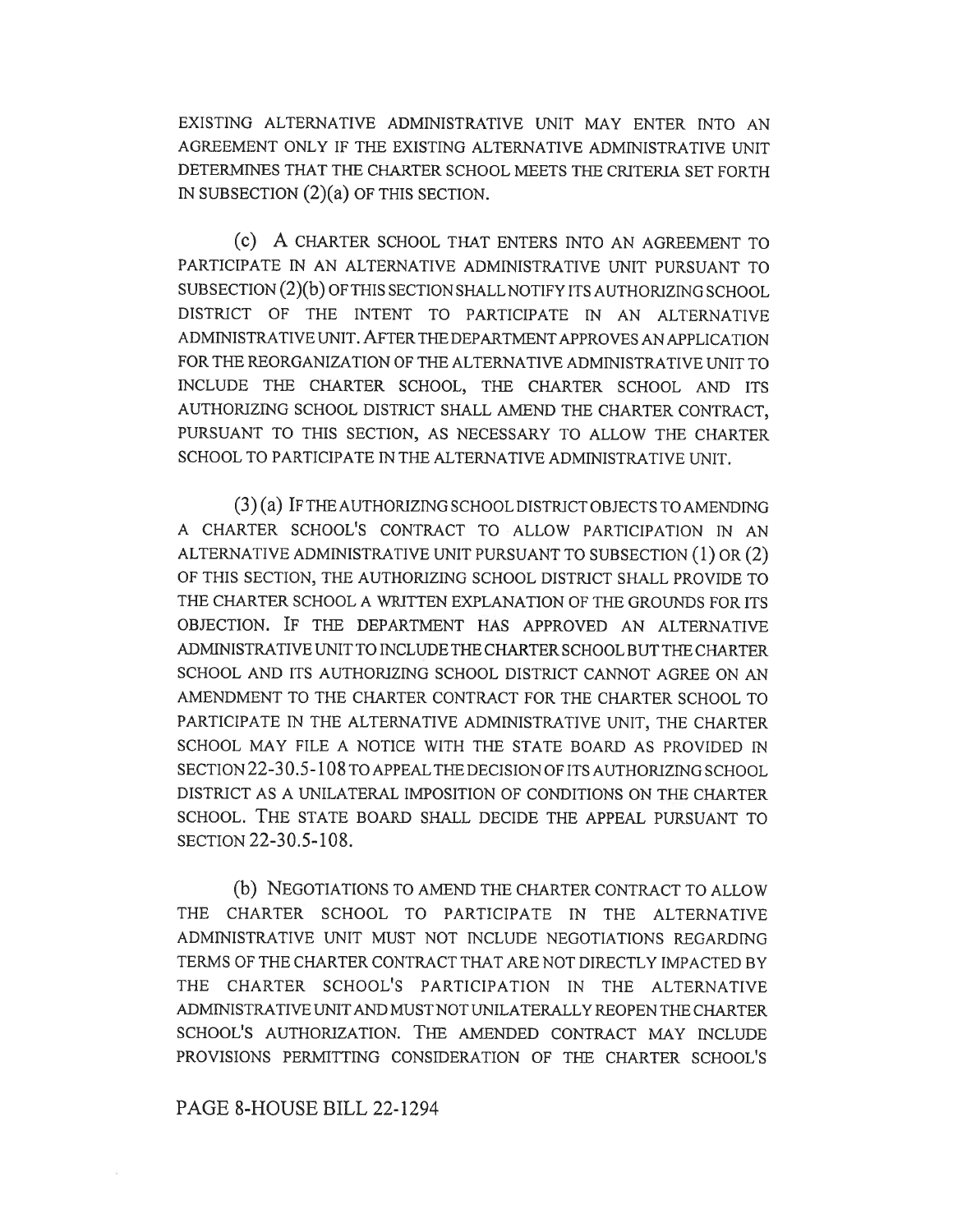SPECIAL EDUCATION PERFORMANCE AS PART OF THE OVERALL CHARTER SCHOOL PERFORMANCE.

(4) (a) A CHARTER SCHOOL THAT PARTICIPATES IN AN ALTERNATIVE ADMINISTRATIVE UNIT IS NOT RESPONSIBLE FOR PAYING ANY PORTION OF THE SPECIAL EDUCATION COSTS OF ITS AUTHORIZING SCHOOL DISTRICT.

(b) FOR A CHILD WITH DISABILITIES WHO IS ENROLLED IN A CHARTER SCHOOL THAT PARTICIPATES IN AN ALTERNATIVE ADMINISTRATIVE UNIT, THE ALTERNATIVE ADMINISTRATIVE UNIT, FOR THE DURATION OF THE CHILD'S ENROLLMENT IN THE CHARTER SCHOOL, IS SOLELY LEGALLY AND FISCALLY RESPONSIBLE FOR SPECIALIZED INSTRUCTION AND RELATED SERVICES TO PROVIDE A FREE APPROPRIATE PUBLIC EDUCATION FOR THE CHILD AND FOR DISPUTE RESOLUTION PURSUANT TO THE "EXCEPTIONAL CHILDREN'S EDUCATIONAL ACT", ARTICLE 20 OF THIS TITLE 22, AND THE FEDERAL "INDIVIDUALS WITH DISABILITIES EDUCATION ACT", 20 U.S.C. SEC. 1400 ET SEQ., AS AMENDED. DISPUTE RESOLUTION INCLUDES, BUT IS NOT LIMITED TO, RESOLUTION OF STATE COMPLAINTS, DUE PROCESS HEARINGS, AND INVESTIGATIONS BY THE FEDERAL DEPARTMENT OF EDUCATION.

(5) A SCHOOL DISTRICT SHALL NOT REQUIRE A CHARTER SCHOOL TO PARTICIPATE IN AN ALTERNATIVE ADMINISTRATIVE UNIT AS A CONDITION OF APPROVAL OF ITS APPLICATION OR APPROVAL OR RENEWAL OF ITS CONTRACT WITH THE SCHOOL DISTRICT.

SECTION 8. In Colorado Revised Statutes, 22-30.5-502, amend  $(1)$ ; and  $add(1.3)$  as follows:

22-30.5-502. Definitions. As used in this part 5, unless the context otherwise requires:

(1)  $H$ At-risk student<sup>n</sup>-means a student:

 $(a)$  Who is eligible to receive free or reduced-cost lunch pursuant to the provisions of the federal "Richard B. Russell National School Lunch Act", 42 U.S.C. sec. 1751 et seq.; or

 $(b)$ . Who has performed below the level of meeting expectations, as identified by rule-of the state board; on a statewide English language arts or mathematics assessment "ALTERNATIVE ADMINISTRATIVE UNIT" HAS THE

PAGE 9-HOUSE BILL 22-1294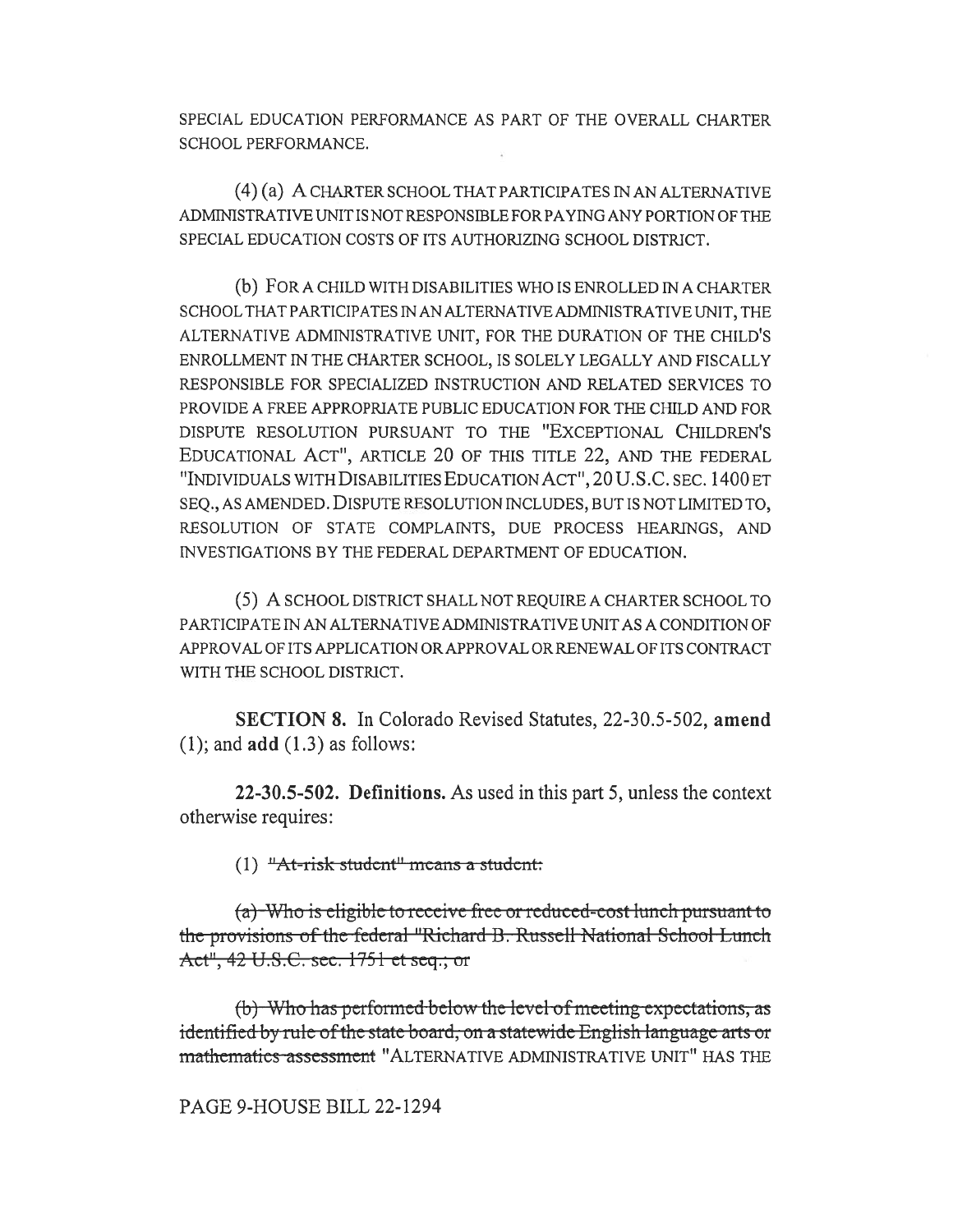SAME MEANING AS SET FORTH IN SECTION 22-30.5-103 (1).

(1.3) "AT-RISK STUDENT" MEANS A STUDENT:

(a) WHO IS ELIGIBLE TO RECEIVE FREE OR REDUCED-PRICE LUNCH PURSUANT TO THE PROVISIONS OF THE FEDERAL "RICHARD B. RUSSELL NATIONAL SCHOOL LUNCH ACT", 42 U.S.C. SEC. 1751 ET SEQ.; OR

(b) WHO HAS PERFORMED BELOW THE LEVEL OF MEETING EXPECTATIONS, AS IDENTIFIED BY RULE OF THE STATE BOARD, ON A STATEWIDE ENGLISH LANGUAGE ARTS OR MATHEMATICS ASSESSMENT.

SECTION 9. In Colorado Revised Statutes, 22-30.5-505, amend (4) introductory portion,  $(4)(k)$ , and  $(4)(l)$ ; and add  $(4)(m)$  and  $(21)$  as follows:

22-30.5-505. State charter school institute - institute board appointment - powers and duties - rules. (4) In addition to any other powers granted by law to the institute board, the institute board shall have HAS the following powers:

(k) To promulgate rules in accordance with article 4 of title 24 C.R.S., for the administration of this part 5; and

(1) To award grants from the institute charter school assistance fund as provided in section 22-30.5-515.5; AND

(m) To ENTER INTO AN AGREEMENT WITH A DISTRICT CHARTER SCHOOL AS PROVIDED IN SECTION 22-30.5-105.3 TO ALLOW THE DISTRICT CHARTER SCHOOL TO PARTICIPATE IN THE ADMINISTRATIVE UNIT OF THE STATE CHARTER SCHOOL INSTITUTE TO PROVIDE SERVICES PURSUANT TO ARTICLE 20 OF THIS TITLE 22.

(21) (a) AN INSTITUTE CHARTER SCHOOL THAT IS PART OF A CHARTER SCHOOL NETWORK OR A MEMBER OF A CHARTER SCHOOL COLLABORATIVE, WHICH NETWORK OR COLLABORATIVE IS AUTHORIZED AS AN ADMINISTRATIVE UNIT PURSUANT TO SECTION 22-20-106, SHALL NOTIFY THE INSTITUTE OF ITS INTENT TO PARTICIPATE IN THE ADMINISTRATIVE UNIT OF THE NETWORK OR COLLABORATIVE WITH WHICH THE INSTITUTE CHARTER SCHOOL IS AFFILIATED. THE INSTITUTE CHARTER SCHOOL AND THE INSTITUTE

PAGE 10-HOUSE BILL 22-1294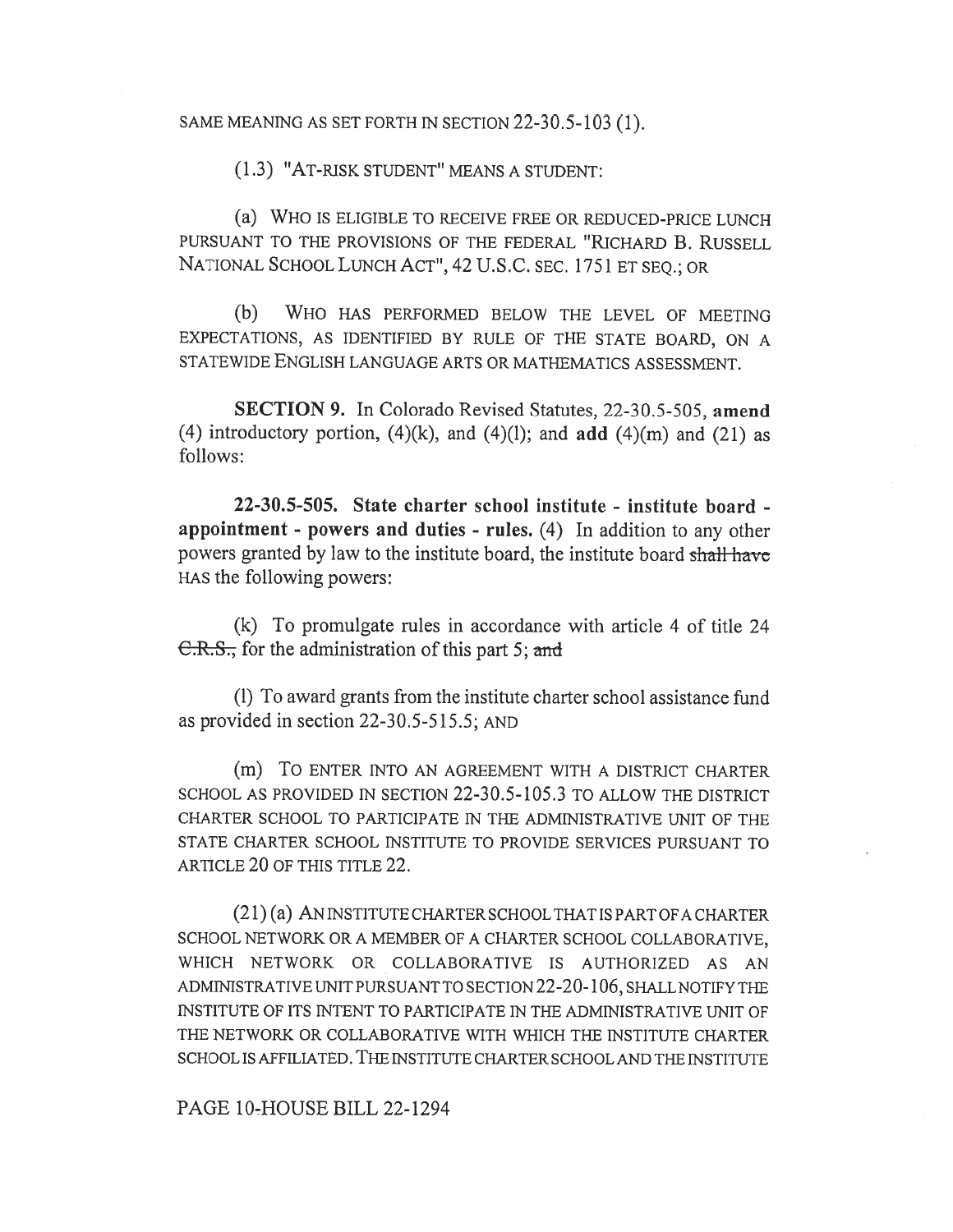SHALL AMEND THE INSTITUTE CHARTER CONTRACT, PURSUANT TO THIS SECTION, AS NECESSARY TO ALLOW THE INSTITUTE CHARTER SCHOOL TO PARTICIPATE IN THE ALTERNATIVE ADMINISTRATIVE UNIT.

(b) AN INSTITUTE CHARTER SCHOOL MAY SUBMIT A REQUEST TO AN EXISTING ALTERNATIVE ADMINISTRATIVE UNIT THAT IS NOT THE INSTITUTE TO ENTER INTO AN AGREEMENT TO PARTICIPATE IN THE EXISTING ALTERNATIVE ADMINISTRATIVE UNIT. AN EXISTING ALTERNATIVE ADMINISTRATIVE UNIT THAT IS NOT THE INSTITUTE MAY ENTER INTO AN AGREEMENT ONLY IF THE EXISTING ALTERNATIVE ADMINISTRATIVE UNIT DETERMINES THAT THE INSTITUTE CHARTER SCHOOL MEETS THE CRITERIA SET FORTH IN SECTION 22-30.5-105.3 (2)(a).

(C) AN INSTITUTE CHARTER SCHOOL THAT ENTERS INTO AN AGREEMENT WITH AN ALTERNATIVE ADMINISTRATIVE UNIT PURSUANT TO SUBSECTION (21)(b) OF THIS SECTION SHALL NOTIFY THE INSTITUTE OF ITS INTENT TO PARTICIPATE IN THE ADMINISTRATIVE UNIT OF A CHARTER SCHOOL NETWORK OR CHARTER SCHOOL COLLABORATIVE THAT IS AUTHORIZED AS AN ADMINISTRATIVE UNIT PURSUANT TO SECTION 22-20-106. THE INSTITUTE CHARTER SCHOOL AND THE INSTITUTE SHALL AMEND THE INSTITUTE CHARTER SCHOOL CONTRACT AS NECESSARY TO ALLOW THE INSTITUTE CHARTER SCHOOL TO PARTICIPATE IN THE ALTERNATIVE ADMINISTRATIVE UNIT.

(d) IF THE INSTITUTE OBJECTS TO AMENDING AN INSTITUTE CHARTER SCHOOL'S CONTRACT TO ALLOW PARTICIPATION IN AN ALTERNATIVE ADMINISTRATIVE UNIT PURSUANT TO SUBSECTION  $(21)(a)$  OR  $(21)(b)$  Of THIS SECTION, THE INSTITUTE SHALL PROVIDE TO THE INSTITUTE CHARTER SCHOOL A WRITTEN EXPLANATION OF THE GROUNDS FOR ITS OBJECTION.

(e) NEGOTIATIONS TO AMEND THE INSTITUTE CHARTER CONTRACT TO ALLOW THE INSTITUTE CHARTER SCHOOL TO PARTICIPATE IN THE ALTERNATIVE ADMINISTRATIVE UNIT PURSUANT TO THIS SUBSECTION (21) MUST NOT INCLUDE NEGOTIATIONS REGARDING TERMS OF THE INSTITUTE CHARTER CONTRACT THAT ARE NOT DIRECTLY IMPACTED BY THE INSTITUTE CHARTER SCHOOL'S PARTICIPATION IN THE ALTERNATIVE ADMINISTRATIVE UNIT AND MUST NOT UNILATERALLY REOPEN THE INSTITUTE CHARTER SCHOOL'S AUTHORIZATION. THE AMENDED CONTRACT MAY INCLUDE PROVISIONS PERMITTING CONSIDERATION OF THE INSTITUTE CHARTER SCHOOL'S SPECIAL EDUCATION PERFORMANCE AS PART OF THE OVERALL

# PAGE 11-HOUSE BILL 22-1294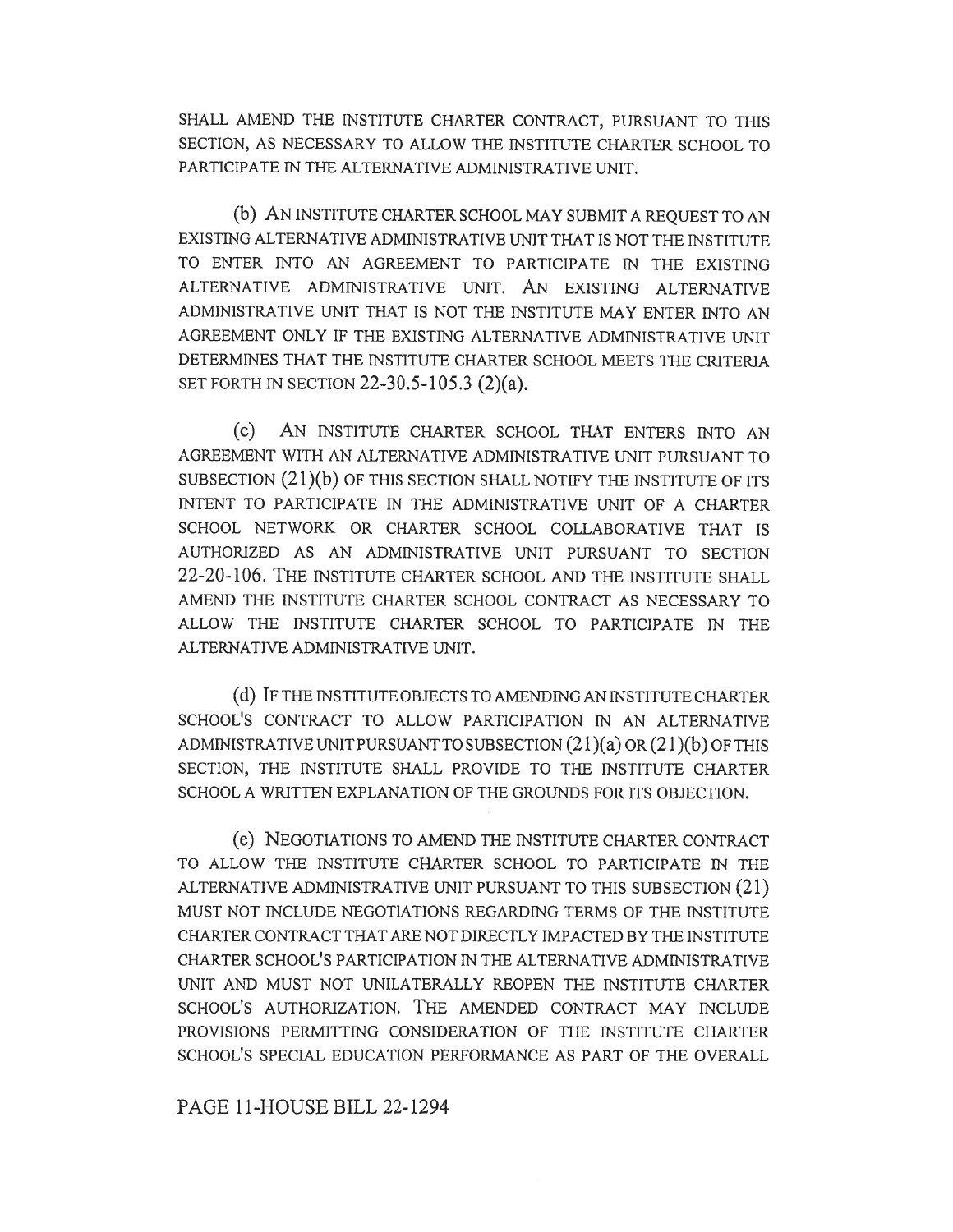INSTITUTE CHARTER SCHOOL PERFORMANCE.

(1) THE STATE CHARTER SCHOOL INSTITUTE SHALL NOT REQUIRE AN INSTITUTE CHARTER SCHOOL TO PARTICIPATE IN AN ALTERNATIVE ADMINISTRATIVE UNIT AS A CONDITION OF APPROVAL OF ITS APPLICATION OR APPROVAL OR RENEWAL OF ITS CONTRACT WITH THE STATE CHARTER SCHOOL INSTITUTE.

SECTION 10. In Colorado Revised Statutes, 22-30.5-513, add (11) as follows:

22-30.5-513. Institute charter schools - funding - at-risk supplemental aid - legislative declaration - definitions.  $(11)(a)$  FOR THE 2022-23 BUDGET YEAR, THE GENERAL ASSEMBLY SHALL APPROPRIATE THREE HUNDRED SEVENTY FIVE THOUSAND DOLLARS FROM THE GENERAL FUND TO THE INSTITUTE TO DISTRIBUTE TO ELIGIBLE INSTITUTE CHARTER SCHOOLS.

(b) AS USED IN THIS SUBSECTION (11), "ELIGIBLE INSTITUTE CHARTER SCHOOL" MEANS AN INSTITUTE CHARTER SCHOOL, AT LEAST FIFTY PERCENT OF THE STUDENT POPULATION OF WHICH RECEIVES SPECIAL EDUCATION SERVICES THROUGH THE ADMINISTRATIVE UNIT OF THE INSTITUTE.

SECTION 11. In Colorado Revised Statutes, 22-30.5-603, add (3.7) as follows:

22-30.5-603. Charter school collaborative - creation - public status - structure. (3.7) (a) A CHARTER SCHOOL COLLABORATIVE MAY PROVIDE SPECIAL EDUCATION AND RELATED SERVICES TO PARTICIPATING CHARTER SCHOOLS AS AUTHORIZED BY THE CONTRACT CREATING THE CHARTER SCHOOL COLLABORATIVE PURSUANT TO SUBSECTION (4) OF THIS SECTION. PARTICIPATING CHARTER SCHOOLS OF THE CHARTER SCHOOL COLLABORATIVE SHALL SHARE COSTS AND FINANCIAL SUPPORT FOR SPECIAL EDUCATION AND RELATED SERVICES PURSUANT TO THE CHARTER SCHOOL COLLABORATIVE CONTRACT.

(b) A CHARTER SCHOOL COLLABORATIVE MAY BE AUTHORIZED AS AN ADMINISTRATIVE UNIT PURSUANT TO SECTION 22-20-106, AND CHARTER SCHOOLS PARTICIPATING IN THE ADMINISTRATIVE UNIT OF THE CHARTER SCHOOL COLLABORATIVE SHALL SHARE COSTS AND FINANCIAL SUPPORT FOR SPECIAL EDUCATION AND RELATED SERVICES.

PAGE 12-HOUSE BILL 22-1294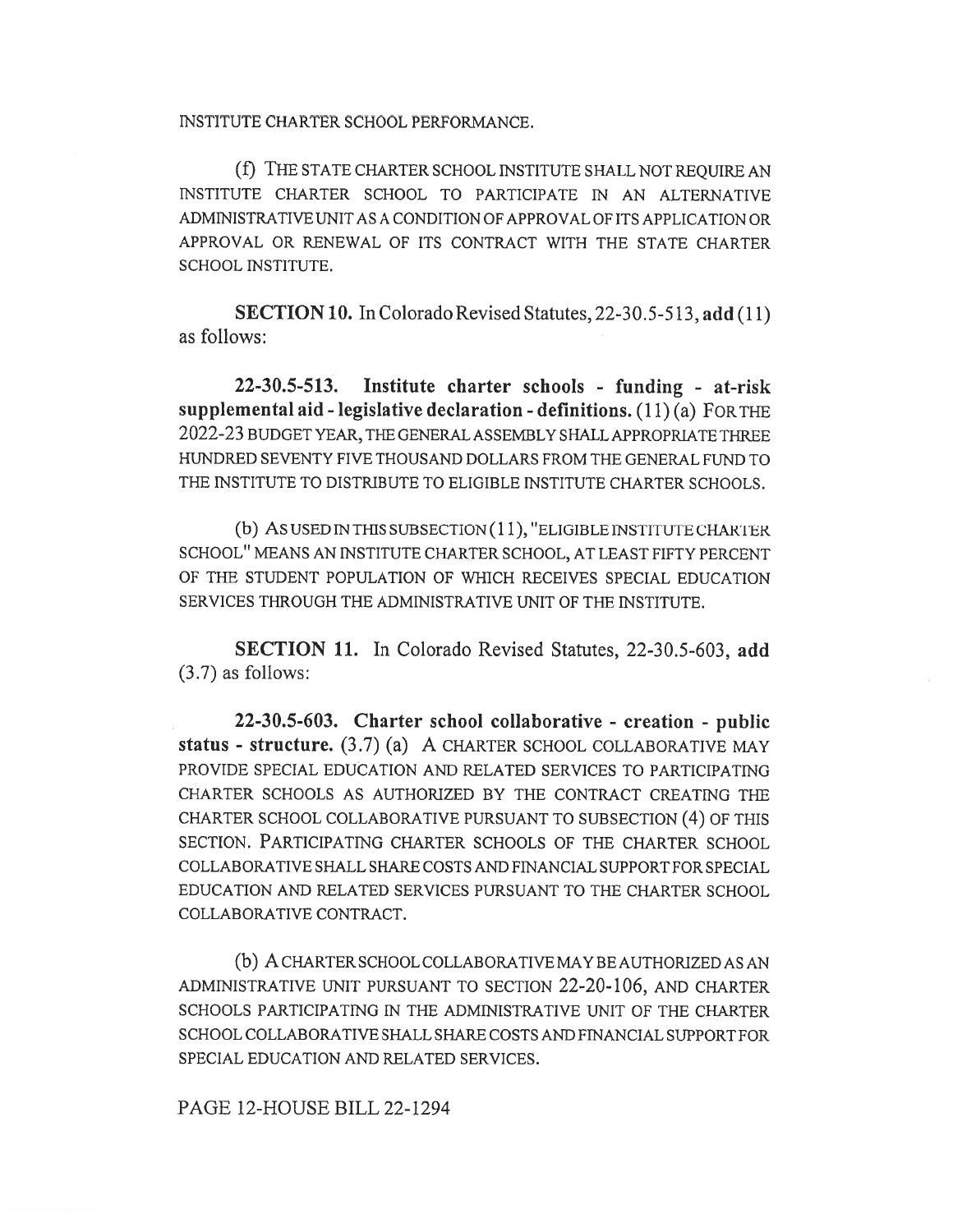SECTION 12. In Colorado Revised Statutes, 22-30.5-112, add  $(2)(a.8)(III)$  as follows:

22-30.5-112. Charter schools - financing - guidelines definitions. (2)  $(a.8)$  (III) As USED IN THIS SUBSECTION  $(2)(a.8)$ , "FEDERALLY REQUIRED EDUCATIONAL SERVICES" MEANS SERVICES THAT A LOCAL EDUCATIONAL AGENCY IS REQUIRED TO PROVIDE TO CERTAIN STUDENTS BY FEDERAL LAW AND THAT THE SCHOOL DISTRICT MAKES AVAILABLE TO STUDENTS IN THE CHARTER SCHOOL IF AND WHEN NEEDED. "FEDERALLY REQUIRED EDUCATIONAL SERVICES" DOES NOT INCLUDE SERVICES NOT MADE AVAILABLE TO THE CHARTER SCHOOL.

SECTION 13. In Colorado Revised Statutes, 22-5.5-103, amend the introductory portion and (1) as follows:

22-5.5-103. Definitions. As used in this article ARTICLE 5.5, unless the context otherwise requires:

(1) "Administrative unit" means a school district, a board of cooperative services, A CHARTER SCHOOL NETWORK, A CHARTER SCHOOL COLLABORATIVE, or the state charter school institute, that is providing educational services to exceptional children.

SECTION 14. In Colorado Revised Statutes, 22-20-202, amend (1) as follows:

22-20-202. Definitions. As used in this part 2, unless the context otherwise requires:

(1) "Administrative unit" means a school district, a board of cooperative services, A CHARTER SCHOOL NETWORK, A CHARTER SCHOOL COLLABORATIVE, or the state charter school institute that is providing educational services to exceptional children and that is responsible for the local administration of this article ARTICLE 20.

SECTION 15. In Colorado Revised Statutes, 27-10.5-702, amend (1) as follows:

27-10.5-702. Definitions. As used in this part 7, unless the context otherwise requires:

PAGE 13-HOUSE BILL 22-1294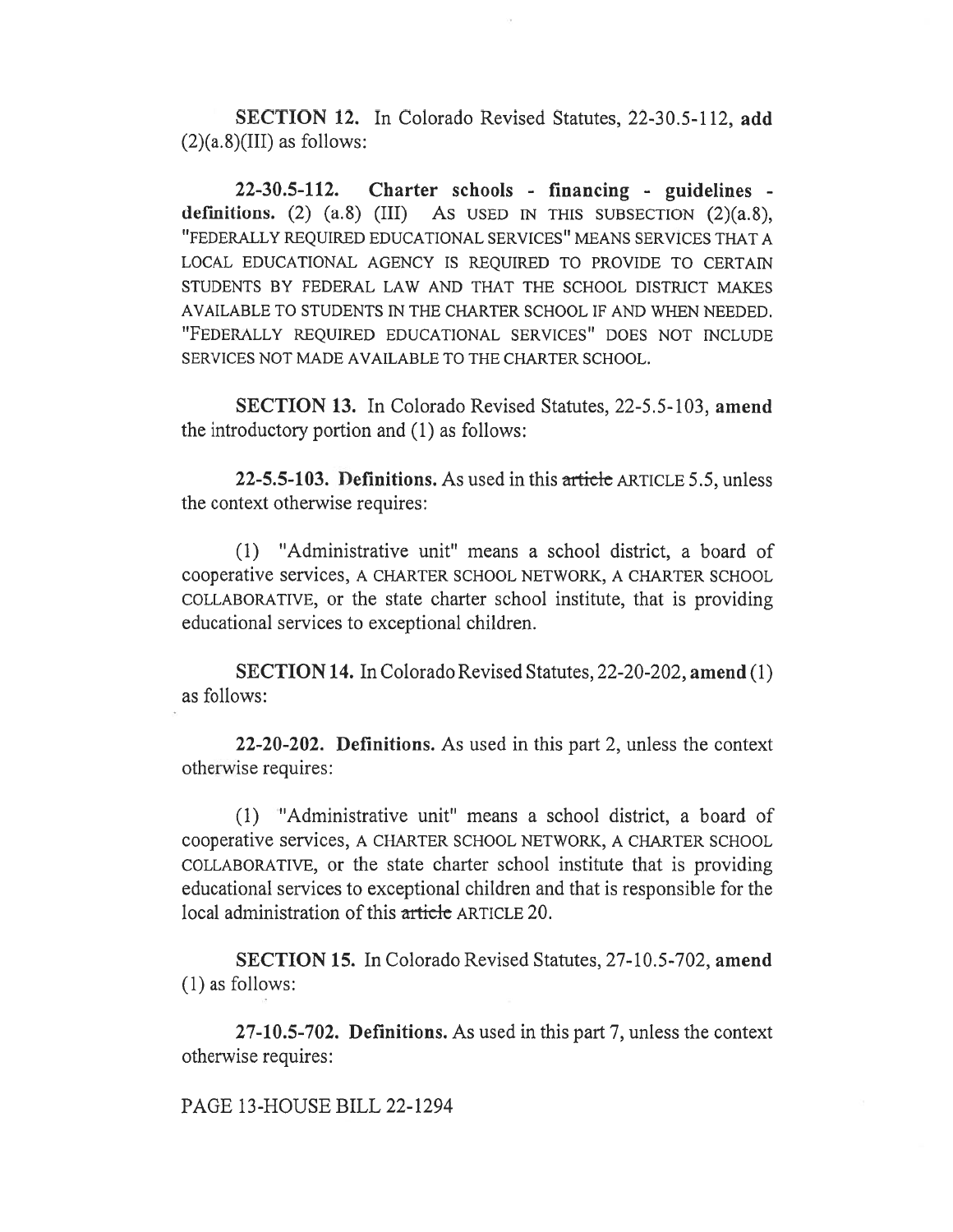(1) "Administrative unit" means a school district, a board of cooperative services, A CHARTER SCHOOL NETWORK, A CHARTER SCHOOL COLLABORATIVE, or the state charter school institute that is providing educational services to exceptional children and that is responsible for the local administration of the education of exceptional children pursuant to article 20 of title 22.  $C.R.S.$ 

SECTION 16. Appropriation. For the 2022-23 state fiscal year, \$375,000 is appropriated to the department of education for use by the state charter school institute. This appropriation is from the general fund. To implement this act, the institute may use this appropriation for distributions to eligible institute charter schools pursuant to section 22-30.5-513 (11),  $C.R.S.$ 

SECTION 17. Act subject to petition - effective date. This act takes effect at 12:01 a.m. on the day following the expiration of the ninety-day period after final adjournment of the general assembly; except that, if a referendum petition is filed pursuant to section 1 (3) of article V of the state constitution against this act or an item, section, or part of this act within such period, then the act, item, section, or part will not take effect unless approved by the people at the general election to be held in

# PAGE 14-HOUSE BILL 22-1294